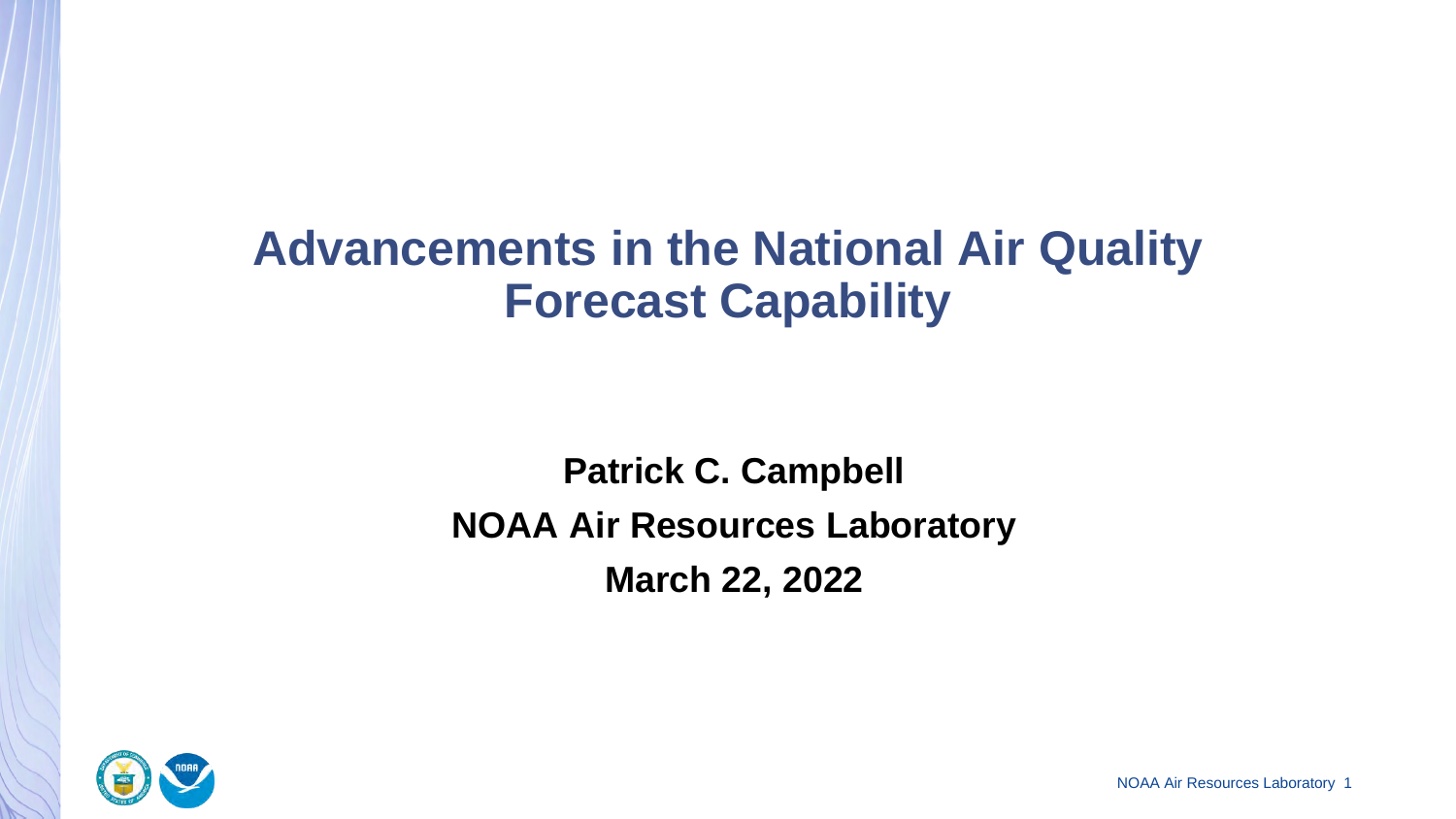### **The Nation's Air Quality: Why do we care?**



**Severity of Effects** 

>90% of monetized

benefits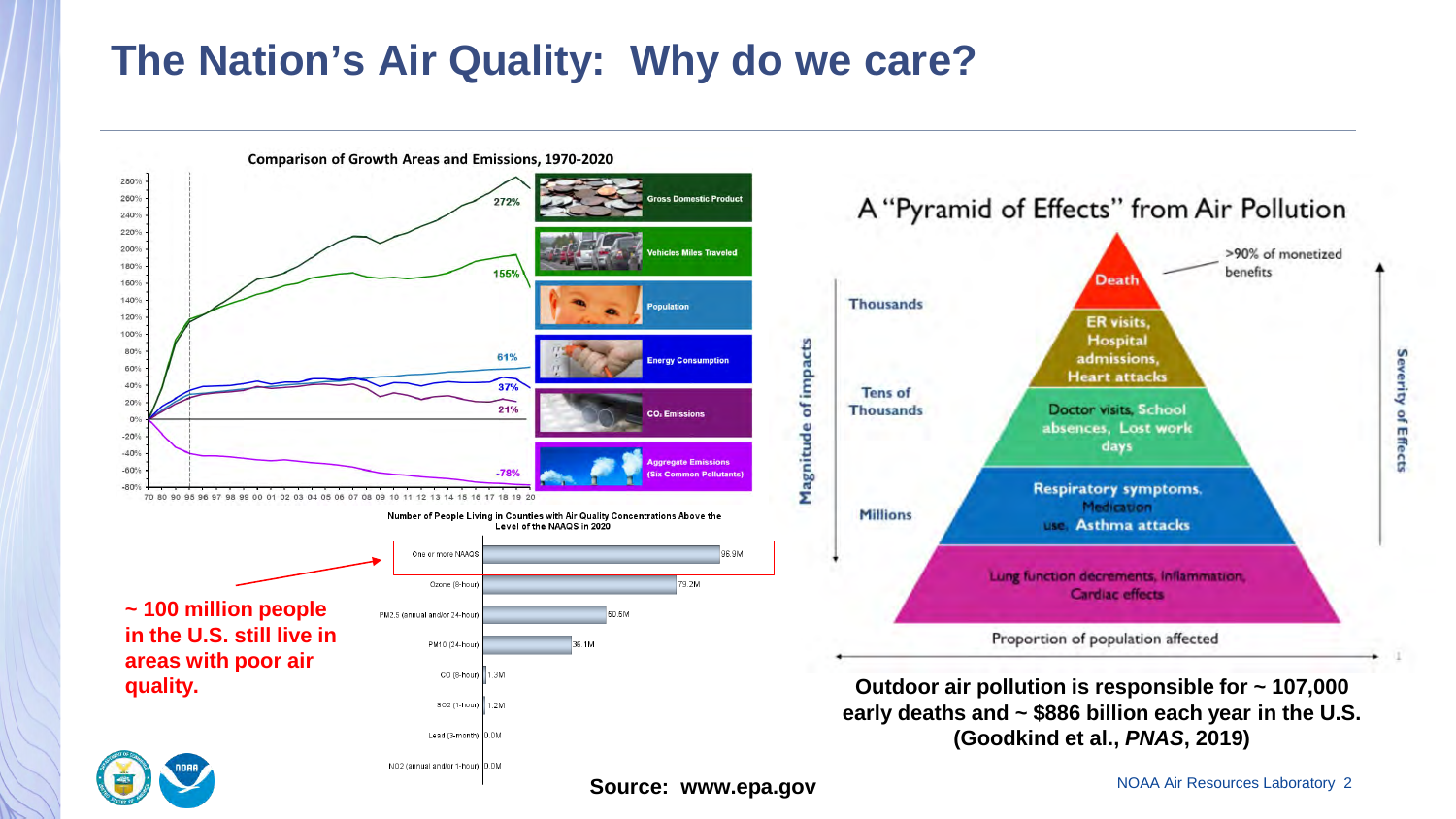# **The National Air Quality Forecasting Capability (NAQFC)**

### **Overview**

The NAQFC develops and implements operational air quality forecast guidance for the U.S., thus improving the lives of Americans and saving billions of dollars per year.

### **Vision**

The NAQFC provides the U.S. with ozone, particulate matter and other pollutant forecasts with enough accuracy and advance notice to take action to prevent or reduce adverse effects.

### **Strategy**

Multi-agency collaborative effort to work with federal, state, and local air quality agencies and private sector to develop end-to-end air quality forecast capability for the U.S.

### **NAQFC Operational Predictions**

| <b>Products</b>                    | <b>Implementation Date</b> | <b>Operational Readiness Review Briefings</b>                        |
|------------------------------------|----------------------------|----------------------------------------------------------------------|
| Ozone (NE U.S.)                    | September 2004             | Initial implementation of ozone predictions for northeastern U.S.    |
| Smoke (CONUS)                      | February 2007              | Initial implementation of smoke predictions for 48 contiguous states |
| Ozone (CONUS)                      | September 2007             | Expansion of ozone predictions to 48 contiguous states               |
| Smoke (Alaska)                     | September 2009             | Expansion of smoke predictions to Alaska                             |
| Smoke (Hawaii)                     | February 2010              | <b>Expansion of smoke predictions to Hawaii (nationwide)</b>         |
| Ozone (nationwide)                 | September 2010             | Expansion of ozone predictions to Alaska and Hawaii (nationwide)     |
| Dust (CONUS)                       | January 2012               | Initial implementation of dust for 48 contiguous states              |
| PM2.5 (nationwide)   February 2016 |                            | Initial implementation of PM2.5 predictions nationwide               |



**https://www.weather.gov/sti/stimodeling\_airquality\_predictions**

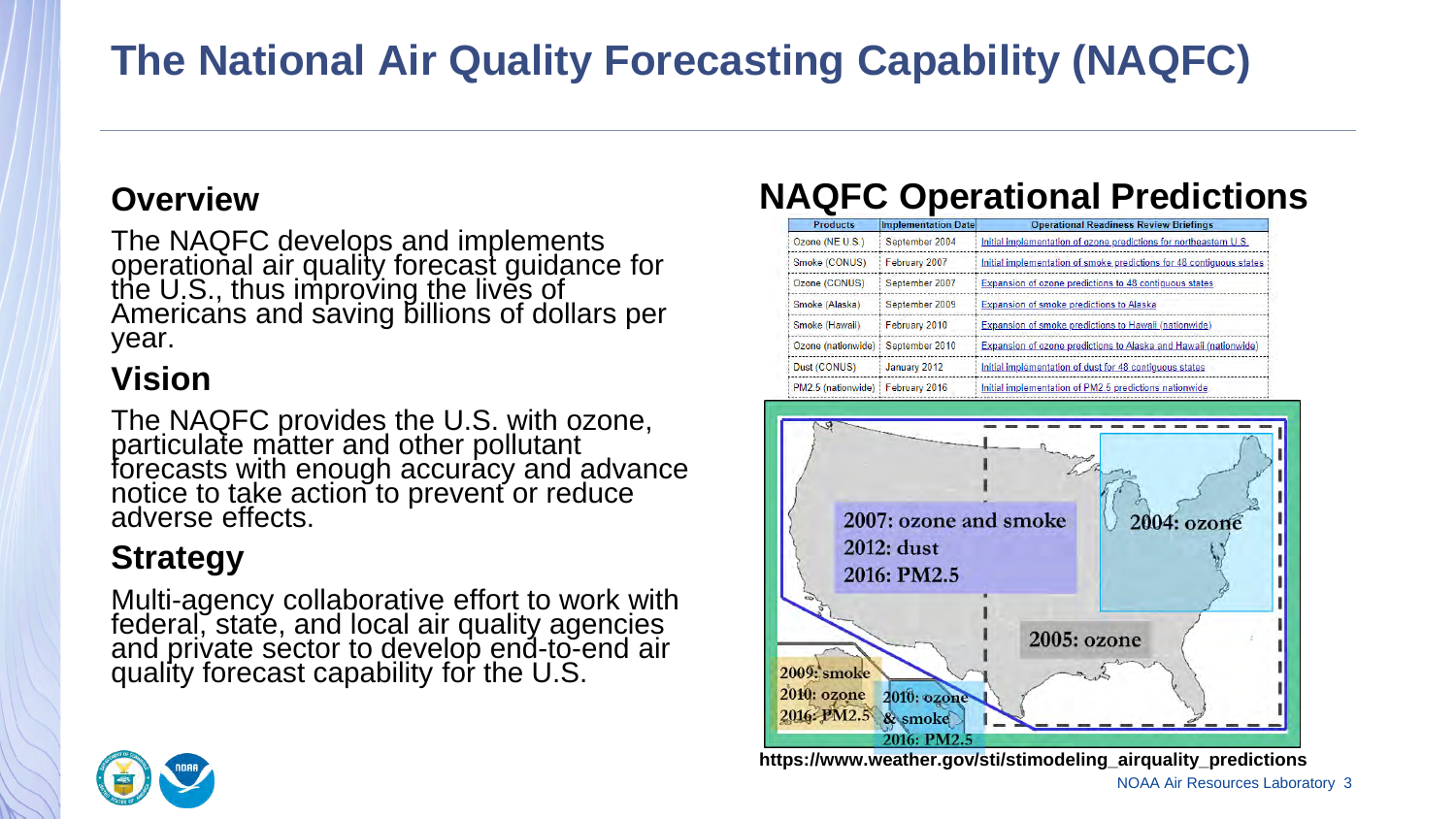### **Relevance of the NAQFC to NOAA's Mission**

*"The Commerce Department's National Oceanic and Atmospheric Administration (NOAA) is dedicated to enhancing national safety, economic security, and environmental stewardship through analysis, prediction and research of weather, water and climate-related events."* 





NOAA Air Resources Laboratory 4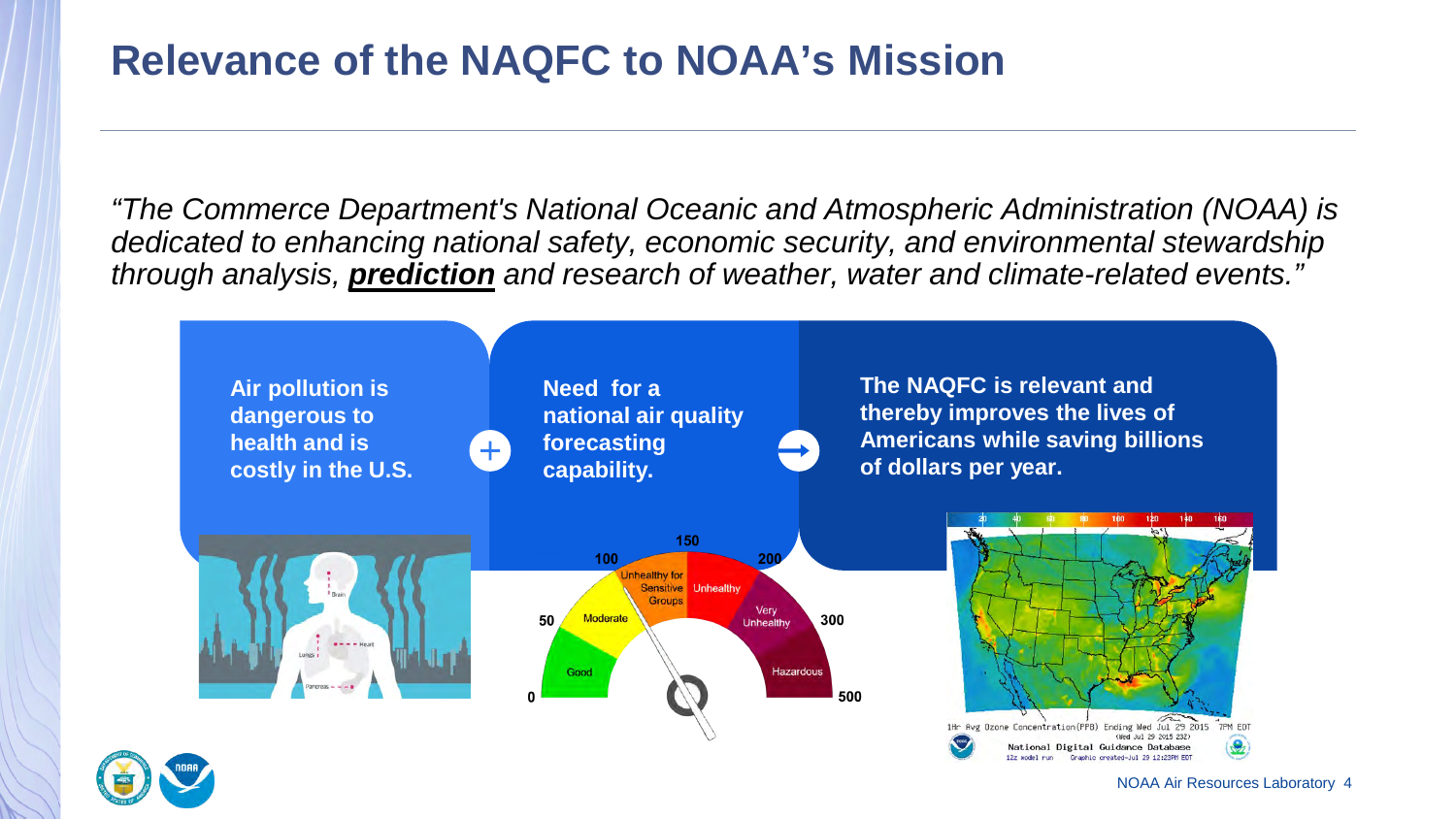### **Description of the Multi-Agency NAQFC Collaboration**





NOAA Air Resources Laboratory 5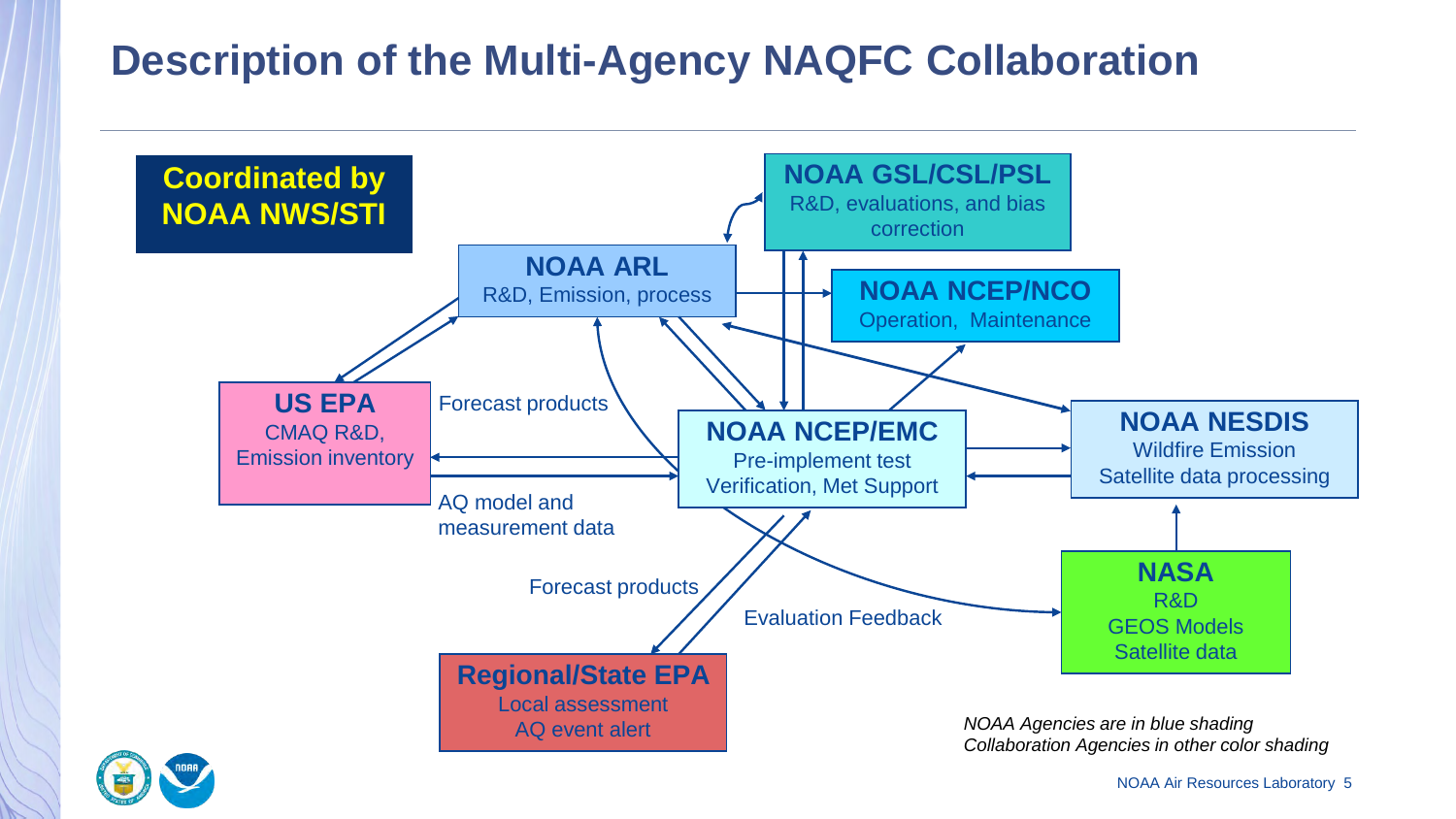## **General Overview of the NAQFC Modeling Framework**

### **An "Offline-Coupled" Meteorology and Chemistry Model System**



- Meteorology based on NOAA's weather models (e.g., NAM, GFS)
- Chemistry based on the U.S. EPA's Community Multiscale Air Quality (CMAQ) model
- First implemented into operations in September 2004
- Current configuration (based on GFSv16) is at 12 km, 35 levels, to 72 hrs, 4x/day
- 2D and 3D air quality predictions for ozone, PM, dust, and smoke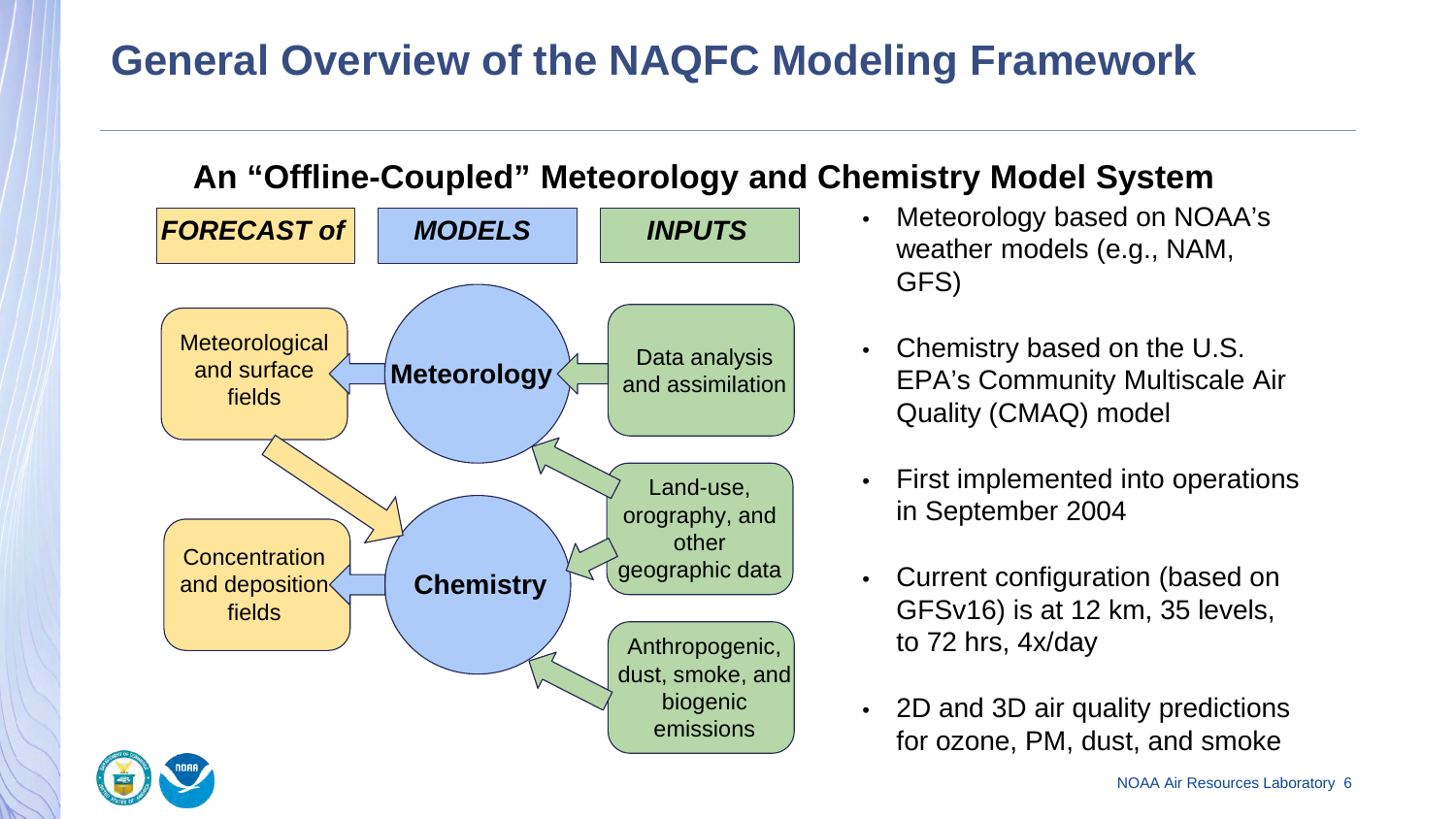## **Overview of NAQFC Performance Progress from 2016-2021**



*Results are daily (24-hr forecast) averages over the entire CONUS domain Results are dally (24-hr forecast) averages over the entire CONUS domain* MCEP Operational Air Quality Forecast Model Change Log<br>Results are based on raw model output (not bias corrected)

#### **NAQFC Progress for Hourly Ozone Predictions**

- The model bias (solid blue) and error (solid orange) have generally decreased from 2016-2021.
- The model correlation coefficient (dashed gray) and Index of Agreement (dashed yellow) have generally increased from 2016-2021.

#### **NAQFC Changes by Year (not comprehensive)**

- **2016:** Minor CMAQ model updates from v4.6.5 → v4.7.2, and updates to model structure and emissions
- 2017: Major NAM met model updates to V4 and major CMAQ model update from  $v4.7.2 \rightarrow v5.0.2$
- **2018:** Moderate updates to both anthropogenic and natural (e.g., wildfire) emissions
- **2019:** Major updates to entire anthropogenic emissions inventory
- **2020:** Minor updates to both anthropogenic and natural point source emissions
- **2021:** Major updates to the entire NAQFC system, i.e., the GFS-driven NACC-CMAQv5.3.1 (see next slides) *Observations based on the [U.S. EPA AirNow Network](https://www.airnow.gov/)*



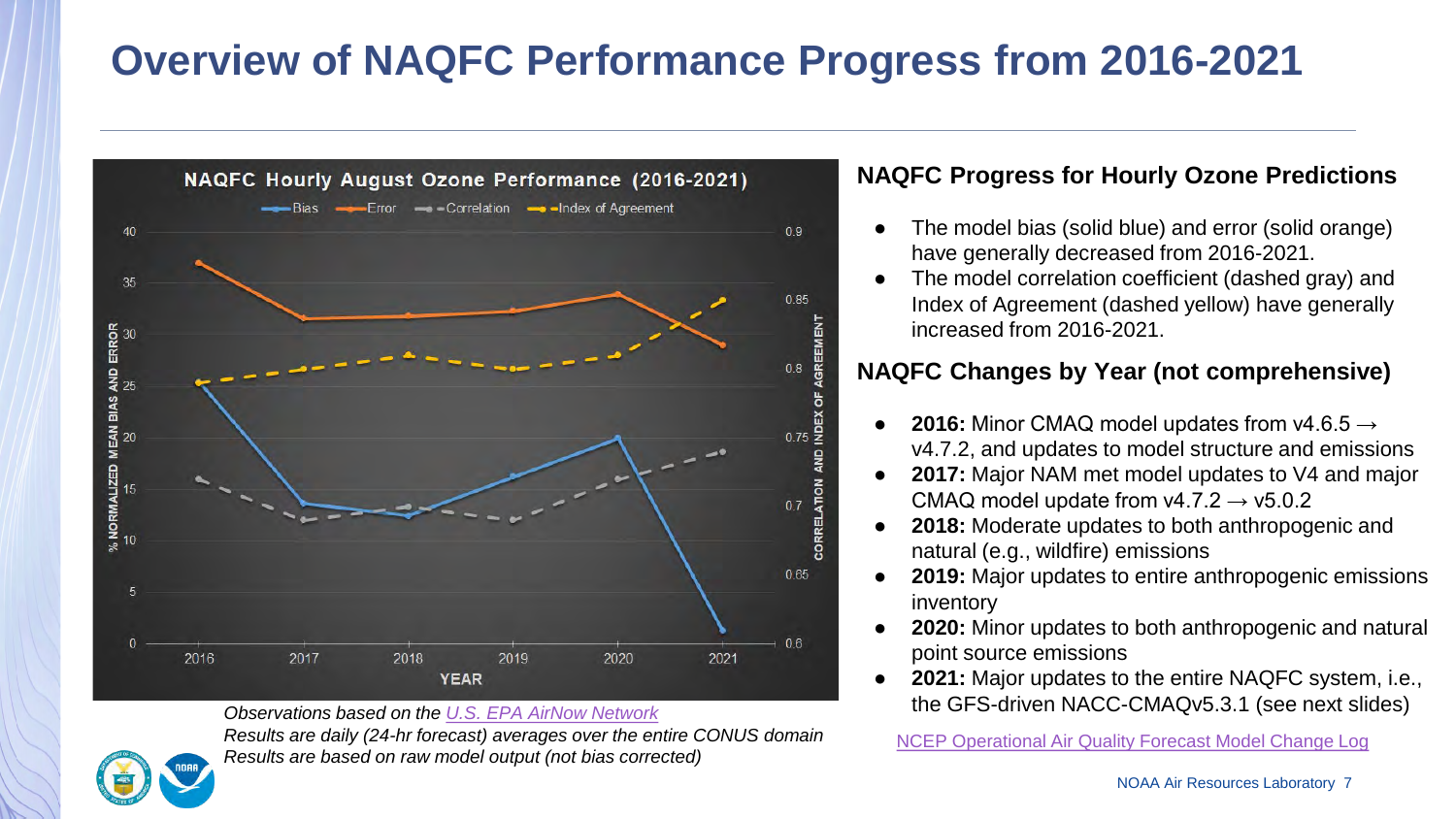# **2021 Multi Model Air Quality Performance Indices (AQPI)**

#### Domain: NAQFC-RAQDPS intersection (Southern Canada and cont. US)

|                      |                      | $O_3$ |                                                              | NO <sub>2</sub> |    |             | $PM_{2.5}$ |    |             |                                                             |                                                      |
|----------------------|----------------------|-------|--------------------------------------------------------------|-----------------|----|-------------|------------|----|-------------|-------------------------------------------------------------|------------------------------------------------------|
| <b>Agency</b>        | <b>System</b>        |       | Jul Aug Sep                                                  |                 |    | Jul Aug Sep |            |    | Jul Aug Sep |                                                             | Anal                                                 |
| <b>ECCC</b>          | <b>RAQDPS</b>        | 88    | 86                                                           | 89              | 66 | 66          | 71         | 36 | 35          | 45                                                          | Anal                                                 |
| <b>ECCC</b>          | <b>RAQDPS-FW</b>     | 88    | 87                                                           | 89              | 66 | 66          | 71         | 70 | 73          | 68                                                          | Envi                                                 |
| <b>NOAA</b>          | <b>NAQFC</b>         | 91    | 90                                                           | 91              |    |             |            | 64 | 67          | 62                                                          | Cana                                                 |
| <b>ECMWF</b>         | <b>IFS-CAMS</b>      | 85    | 85                                                           | 88              | 60 | 60          | 64         | 76 | 75          | 66                                                          |                                                      |
| <b>NASA</b>          | <b>GEOS-CF</b>       | 80    | 76                                                           | 83              | 58 | 61          | 63         | 53 | 48          | 43                                                          |                                                      |
| FMI                  | <b>IFS-SILAM</b>     | 85    | 86                                                           | 87              | 65 | 67          | 68         | 64 | 70          | 65                                                          |                                                      |
| Legend               | <b>AQPI (%)</b>      |       |                                                              |                 |    |             |            |    |             | O <sub>3</sub> : Most systems have a very good performance. | NAQFC has the best performance for all three months. |
| Excellent<br>$M = 1$ | [90, 100]<br>LOO 001 |       | $\cdot$ NO <sub>2</sub> : RAQDPS and RAQDPS-FW have the best |                 |    |             |            |    |             |                                                             |                                                      |

**Analysis Period: 2021/07 - 2021/09 Analysis and slide courtesy of Environment and Climate Change Canada (ECCC)**

| Legend           | <b>AQPI (%)</b> |  |  |  |  |  |
|------------------|-----------------|--|--|--|--|--|
| Excellent        | [90, 100]       |  |  |  |  |  |
| <b>Very Good</b> | [80, 89]        |  |  |  |  |  |
| Good             | [70, 79]        |  |  |  |  |  |
| Acceptable       | [60, 69]        |  |  |  |  |  |
| Poor             | [50, 59]        |  |  |  |  |  |
| <b>Very Poor</b> |                 |  |  |  |  |  |
|                  |                 |  |  |  |  |  |

best performance in July and September and IFS-SILAM has the best performance in August.

 $\cdot$  PM<sub>2.5</sub>: IFS-CAMS has the best performance in July and August. RAQDPS-FW has the best performance in September. The range of monthly scores is large for this quarter due to wildfires in Western USA and Canada.

**NOAA's NAQFC outperforms all other model systems for 2021 ozone forecasts, and achieves the "excellent" level.**

 $AQPI[O_3, NO_2, PM_{2.5}] = 100 \cdot avg[FAC2, R, 1 - |MFB/2|]$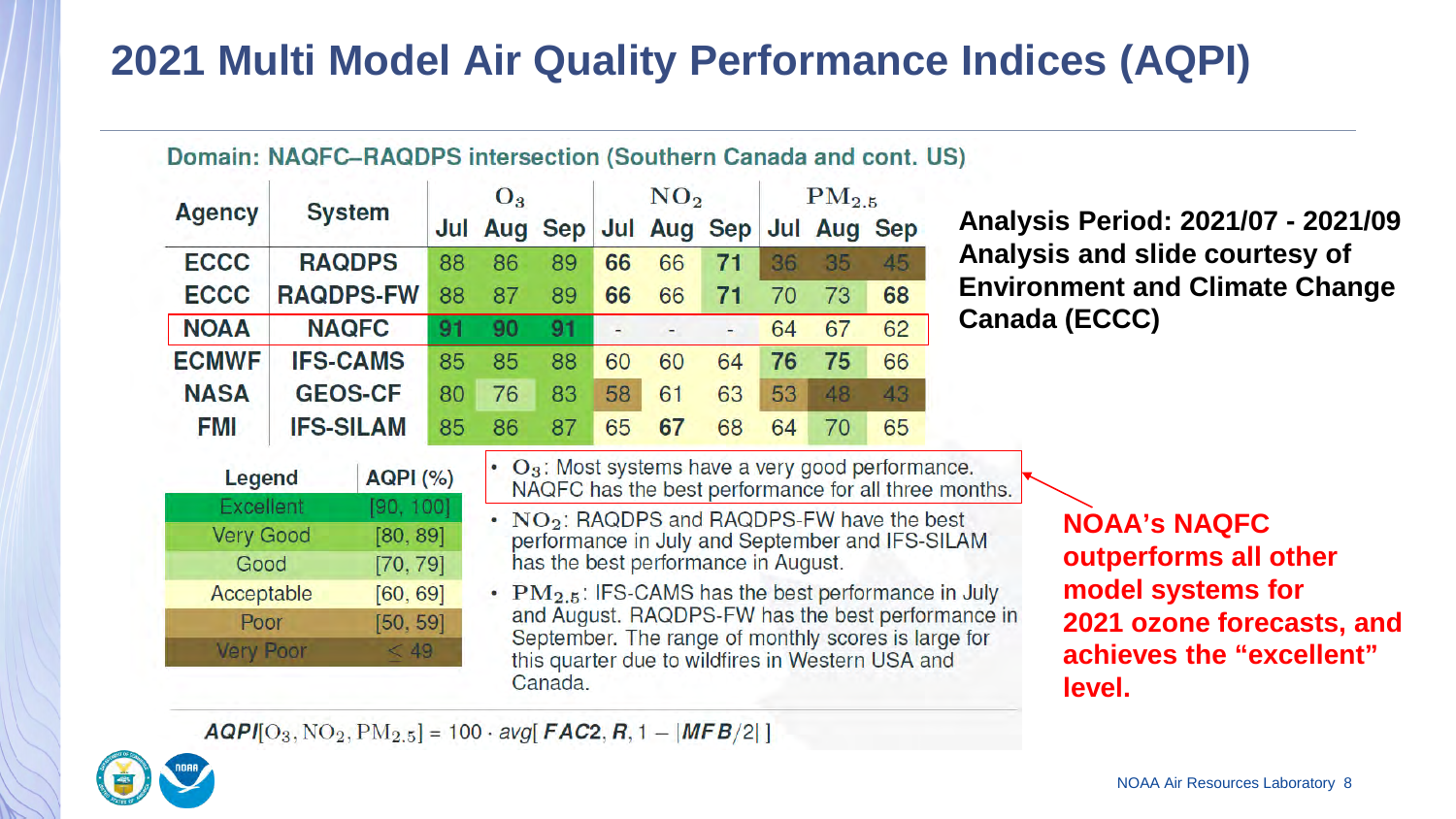### **Description of the Advanced NAQFC at NOAA-ARL**





Campbell et al., *GMD*, under review.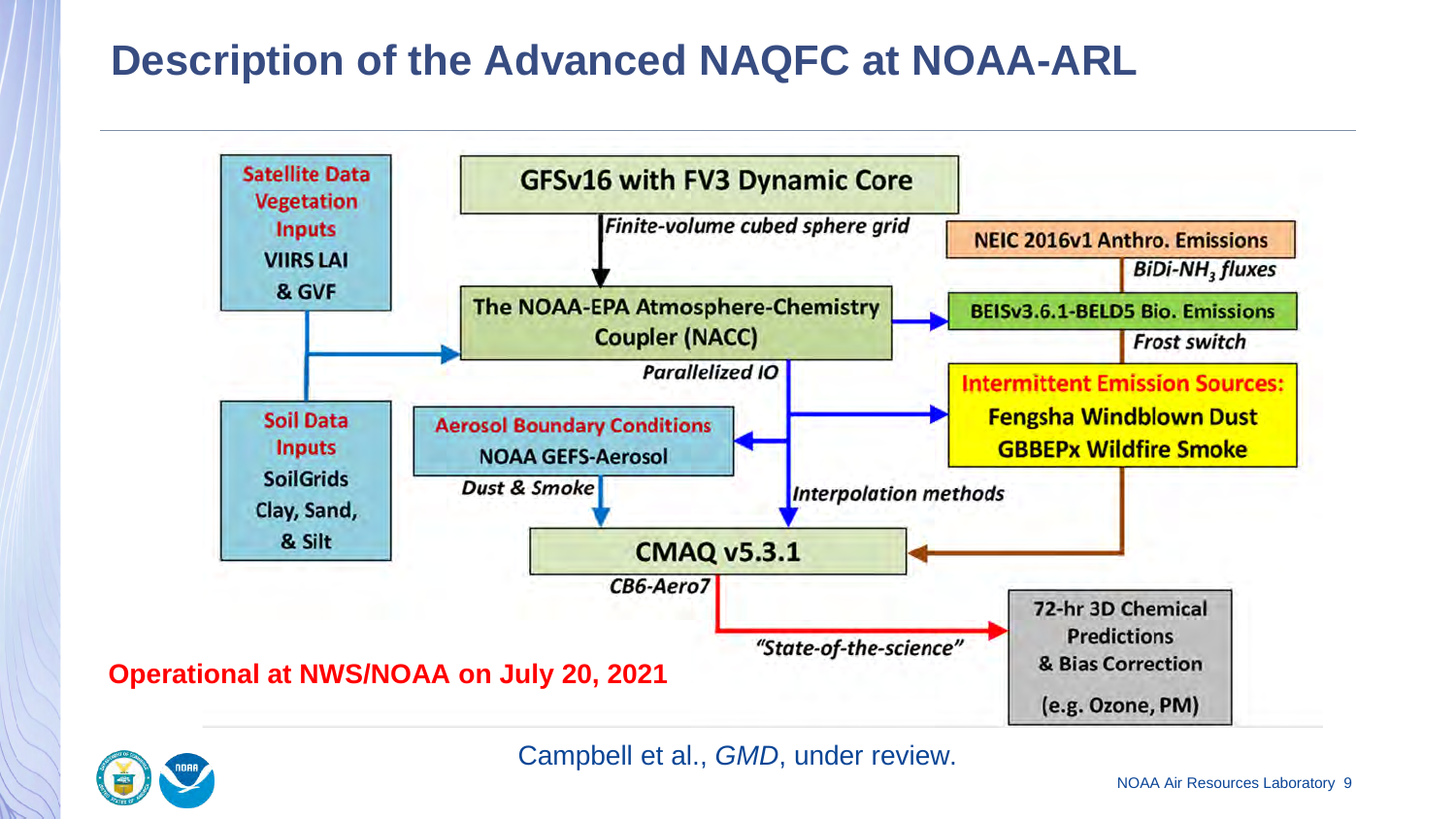# **The NOAA-EPA Atmosphere Chemistry Coupler**

• The **N**OAA-EPA **A**tmosphere-**C**hemistry **C**oupler (NACC) (i.e., *"knack": meaning an acquired skill*) is adapted from EPA's Meteorology-Chemistry Interface Processor (MCIP) version 5 (Otte and Pleim, 2010).



• NACC is used for NOAA's latest operational NAQFC and is available to the greater scientific community at: [https://github.com/noaa-oar-arl/NACC.](https://github.com/noaa-oar-arl/NACC)



Campbell et al., *GMD*, under review.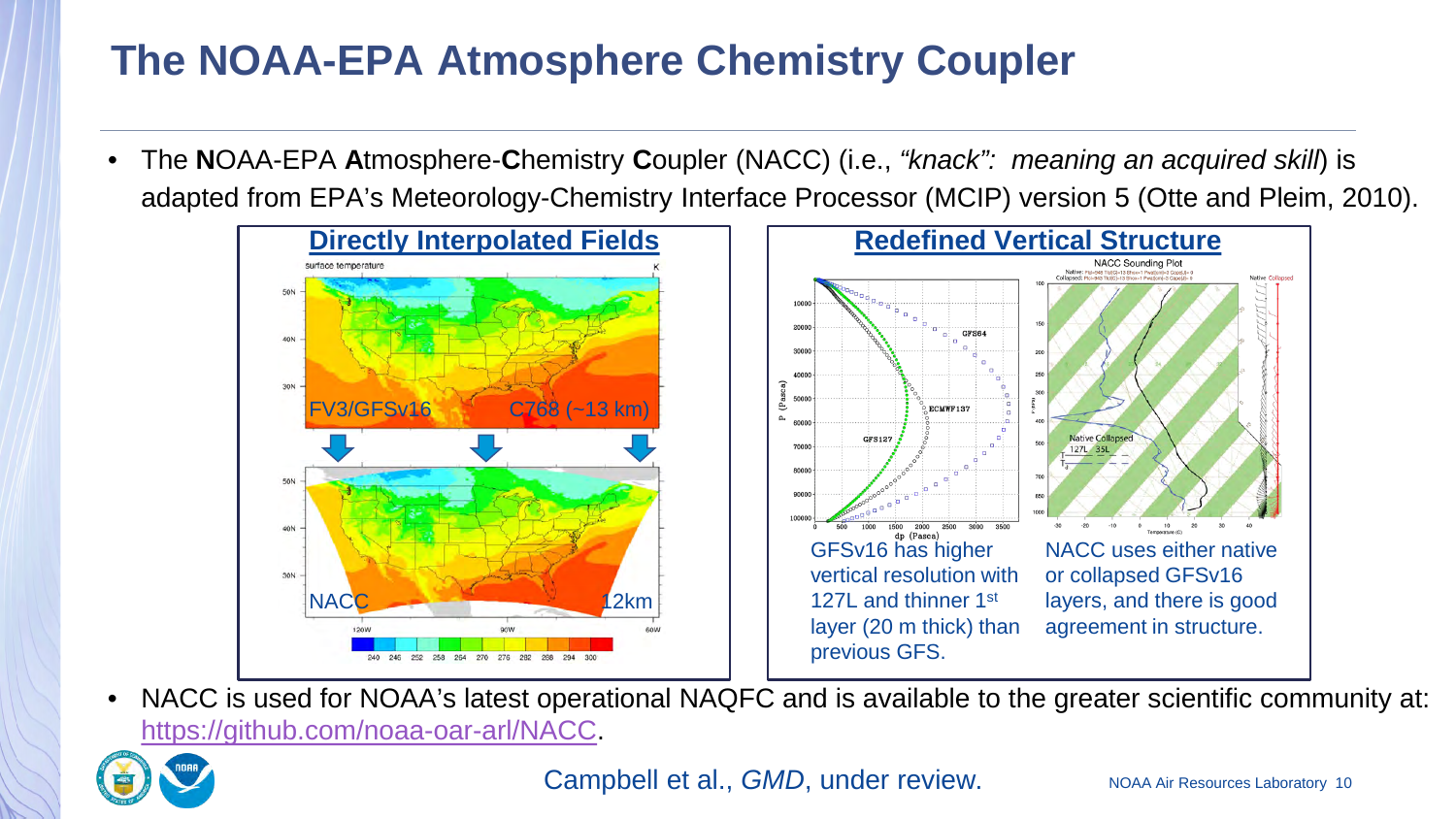### **Benefits of the Advanced NAQFC: NACC-CMAQ**

- Interfaces NOAA's global FV3-GFSv16 meteorological to latest CMAQv5.3.1.
- Processes high-resolution satellite vegetation and soil data inputs for CMAQ.
- User-defined vertical layers; run CMAQ with native GFS or collapsed layers.
- Github integration allows for streamlined future updates to NACC-CMAQ.
- Advanced intermittent emissions sources and aerosol boundary conditions.
- NACC parallelization speeds up I/O and is easily portable.
- Direct interpolation of FV3-GFSv16 to CMAQ forms a new research option.

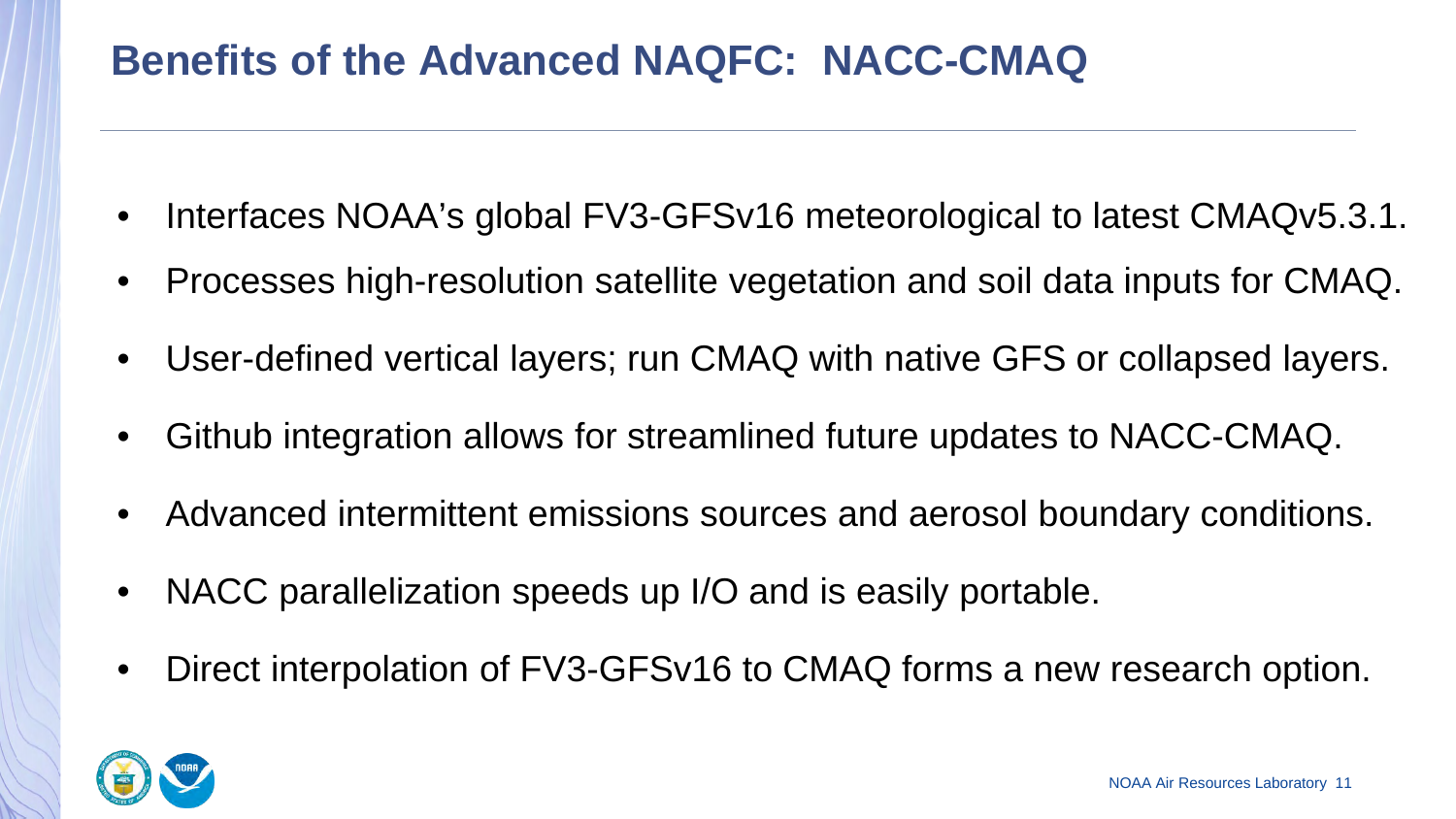### **Improved Performance of the Advanced NAQFC: NACC-CMAQ**



Campbell et al., *GMD*, under review.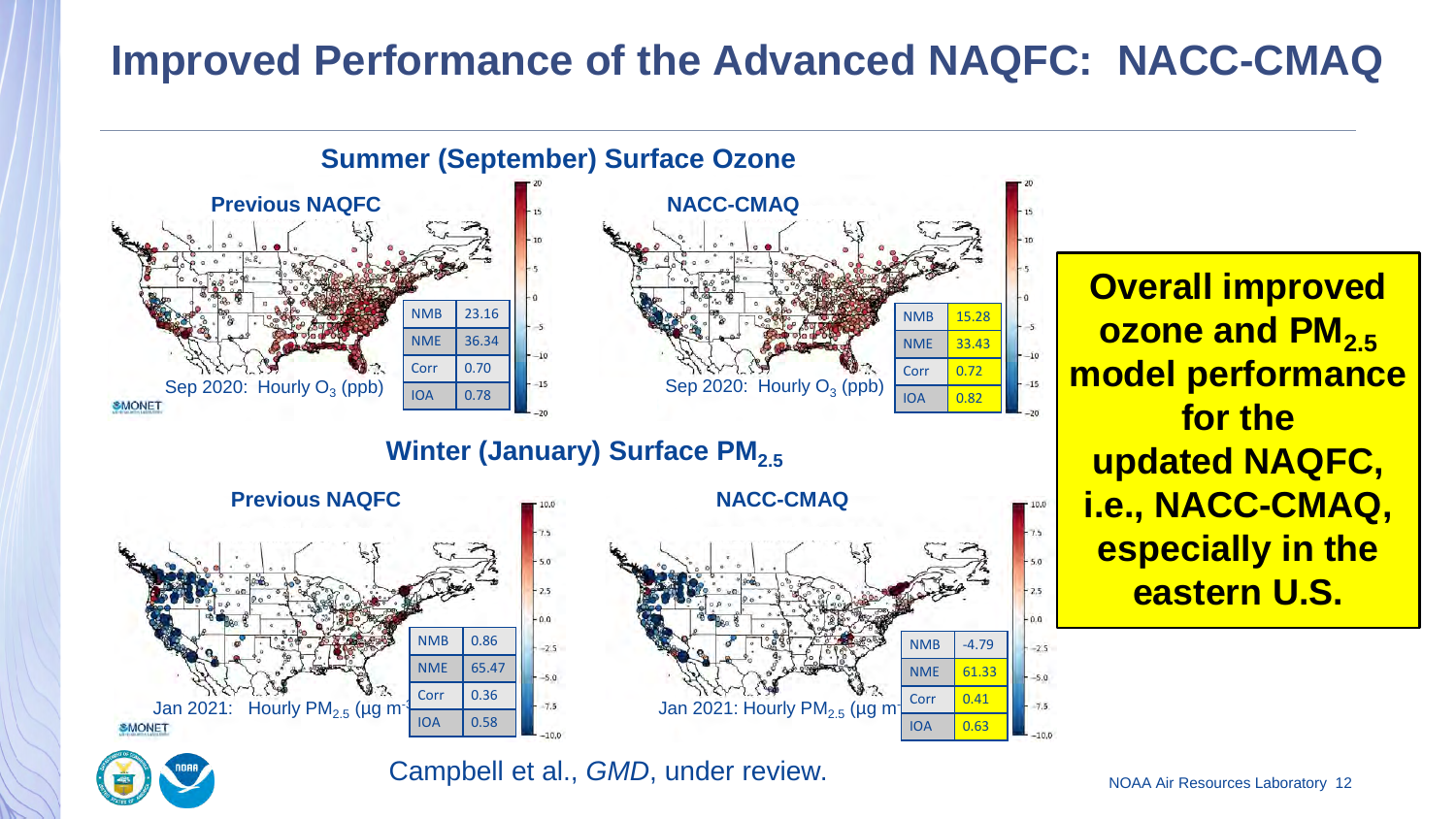### **Operational Implementations and Recognition (not comprehensive)**

- Major updates including:
- Meteorological drivers (e.g., NAMv3  $\rightarrow$  NAMv4)
- 2. Chemical model updates (e.g., CMAQv4.6.5  $\rightarrow$  CMAQv4.7.2  $\rightarrow$  CMAQv5.0.2)
- 3. Natural emissions source models (e.g., ARL-developed FENGSHA windblown dust scheme)
- 4. Anthropogenic emissions inventories (e.g., NEI2005  $\rightarrow$  NEI2011  $\rightarrow$  NEI2014v2), including annual point source emissions projections (e.g., Continuous Emissions Monitoring (CEM) data and U.S. DOE projections)
- The advanced NAQFC, based on GFSv16/NACC-CMAQv5.3.1: Updated on July 20, 2021 [NOAA-ARL News Story: NOAA Upgrades Key Air Quality Prediction Model](https://www.arl.noaa.gov/about/news-photos/noaa-upgrades-key-air-quality-prediction-model/)

*See the [NCEP Operational Air Quality Forecast Model Change Log](https://www.emc.ncep.noaa.gov/mmb/aq/AQChangelog.html) for a more comprehensive list of implementations.*

### **Awards**

- NOAA Administrator's Award in 2019: *"For implementing and upgrading NOAA's Air Quality Forecasting Capability thereby improving the lives of Americans and saving billions of dollars per year."*  Drs. Pius Lee and Rick Saylor. ARL Contribution to Air Quality Forecasting Capability Recognized in NOAA Administrator's Awards.
- NOAA Certificate of Commendation in 2020: *"For implementing and upgrading NOAA's Air Quality Forecasting Capability thereby improving the lives of Americans and saving billions of dollars per year."* Dr. Patrick C. Campbell. [CISESS Scientists Commended for Air Quality Modeling Work.](https://cisess.umd.edu/cisess-scientists-commended-for-air-quality-modeling-work/)

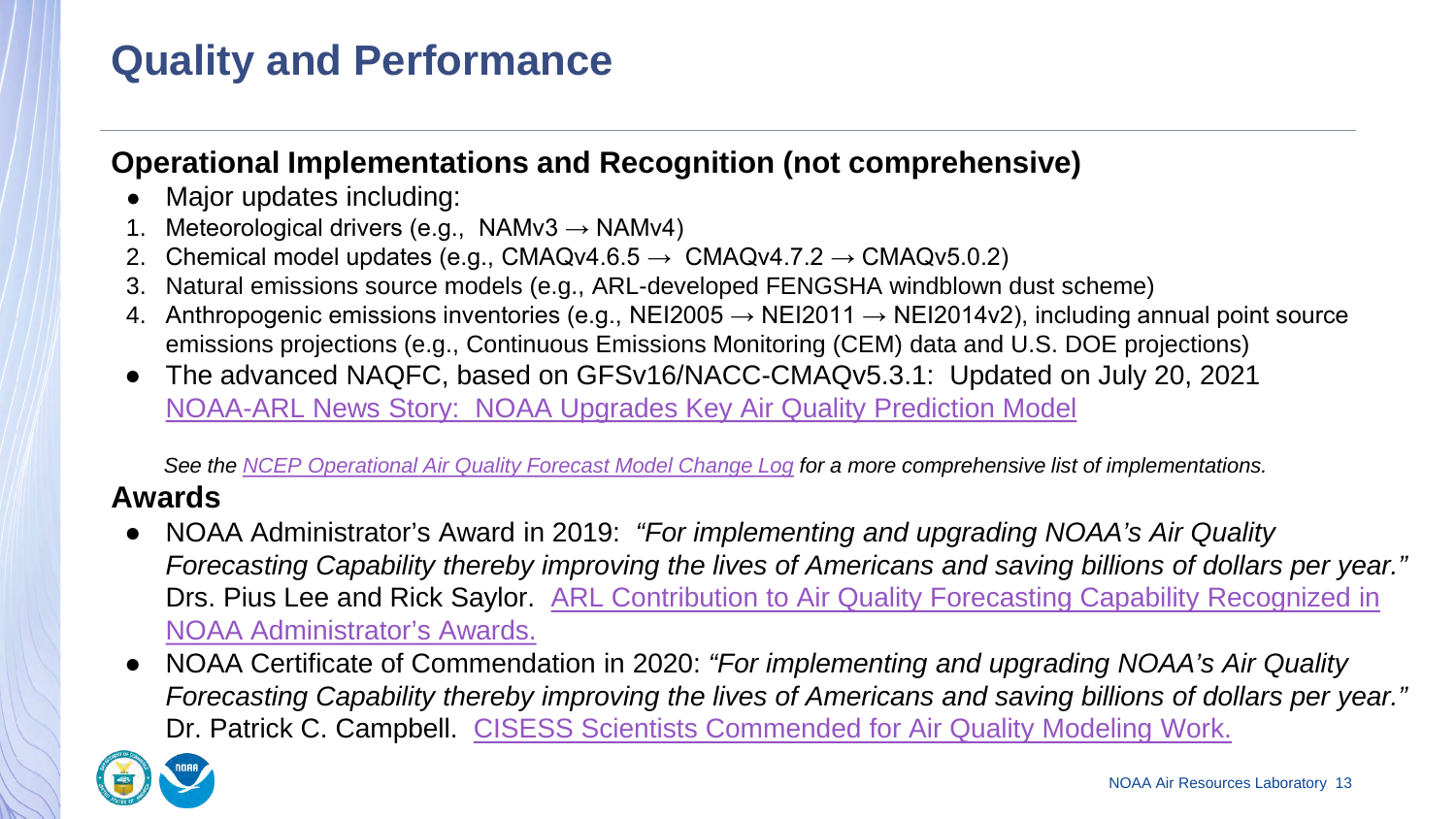

#### **NAQFC Related Presentations (Blue Line)**

- $\bullet$  2016-2021 average = 10 presentations per year
- List of conferences include (not comprehensive): [Community Multiscale Analysis System Conference](https://www.cmascenter.org/conference/2021/index.cfm) [American Geophysical Union Fall Meeting](https://www.agu.org/Fall-Meeting) [American Meteorological Society Annual Meeting](https://annual.ametsoc.org/index.cfm/2022/)  [International Workshop on Air Quality Forecasting Research](https://community.wmo.int/meetings/10th-international-workshop-air-quality-forecasting-research-iwaqfr)  Meteorology and Climate - [Modeling for Air Quality Conference](https://airquality.ucdavis.edu/events/2021-mac-maq-conference) [NASA Health and Air Quality Applied Sciences Team Meetings](https://haqast.org/) [Annual NOAA General Modeling Meeting and Fair](https://www.star.nesdis.noaa.gov/ngmmf2021/fair.php)
- $\bullet$  Total Number = 34

#### **NAQFC Related Publications (Orange Line)**

- $2016-2021$  average = 6 publications per year
- List of journals include (not comprehensive): [AGU Journal of Geophysical Research Letters](https://agupubs.onlinelibrary.wiley.com/journal/19448007) (*IF=4.720*) [AGU Journal of Geophysical Research: Atmospheres](https://agupubs.onlinelibrary.wiley.com/journal/21698996) (*IF=2.799*) [EGU Geoscientific Model Development](https://www.geoscientific-model-development.net/) (*IF=5.240*) [AMS Weather and Forecasting](https://www.ametsoc.org/ams/index.cfm/publications/journals/weather-and-forecasting/) (*IF=3.025*) [Elsevier Atmospheric Environment](https://www.journals.elsevier.com/atmospheric-environment) (*IF=4.012*) [Journal of the Air & Waste Management Association](https://www.tandfonline.com/toc/uawm20/current?gclid=Cj0KCQiA15yNBhDTARIsAGnwe0WrLjA36g3GdAN0QG-KmODnoSr5tGzf6jmzHDnL0CMhOFOUn67KgBIaAvjzEALw_wcB) (*IF=2.906*) [EGU Atmospheric Chemistry and Physics](https://www.atmospheric-chemistry-and-physics.net/) (*IF=5.414*)
- Total Number =  $58$
- *IF = Journal Impact Factor*



[Detailed list of NAQFC publications and presentations for 2016-2021](https://docs.google.com/document/d/1UF0X6PFym2BcUsOmSFUp2tvU_NYg2vjAUW6HcoQS8OA/edit?usp=sharing)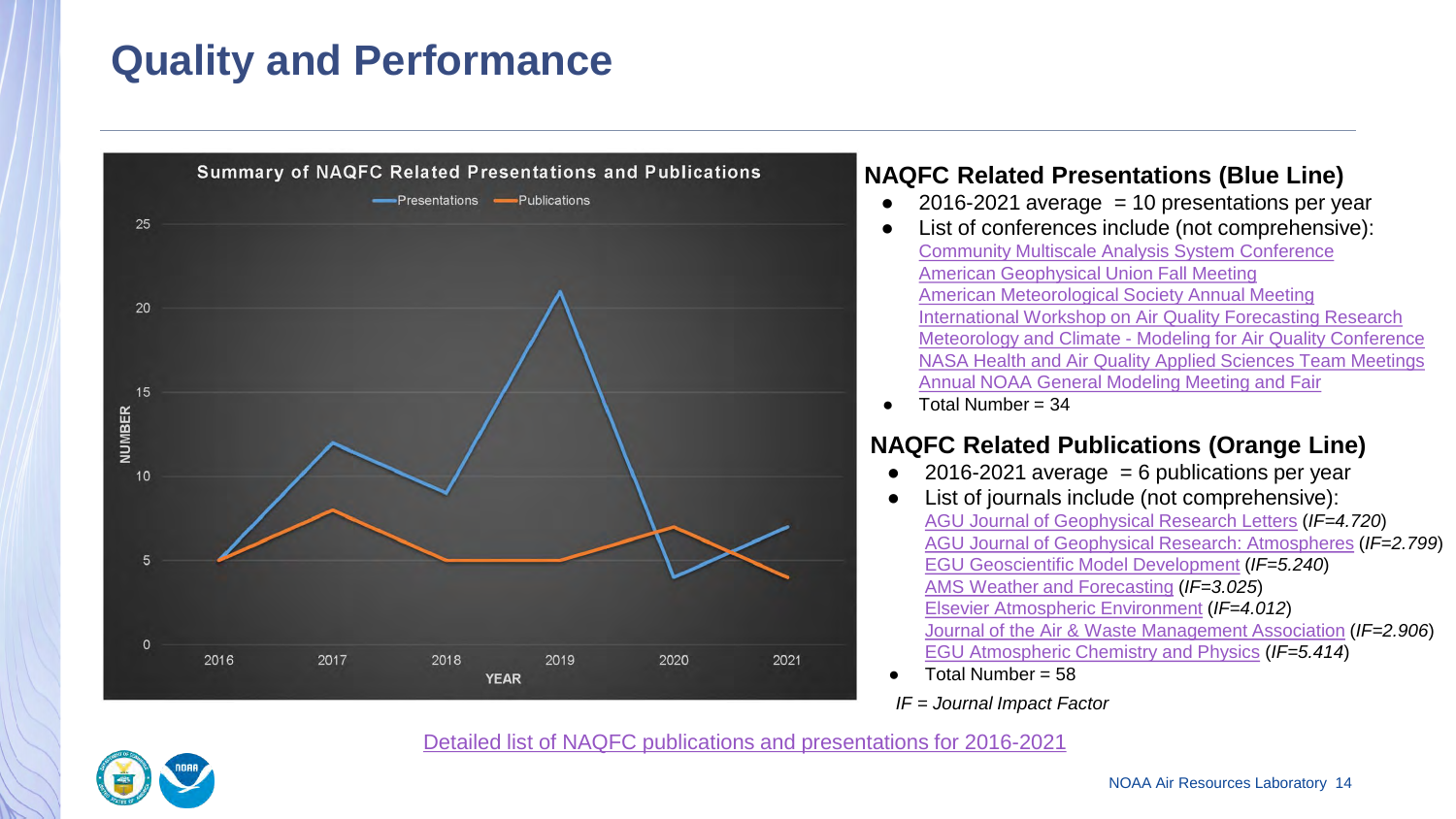### **Future plans**

### **Continued Development and Improvement of the Advanced NAQFC**

- Updating/Evaluating more representative anthropogenic emissions (e.g., projected NEI 2023)
- Refinement of wildfire gas and particulate matter emissions factors, which is also used for supporting RRFS-CMAQ development below
- Further development and tests of in-canopy photolysis and turbulence effects, which is also used for supporting RRFS-CMAQ development below

### **Rapid Refresh Forecast System (RRFS)-CMAQ**

- RRFS-CMAQ development continues NOAA's Wildfire Supplemental funding
- Machine Learning emulator for CMAQ chemistry under development
- Goal of 3 km horizontal resolution CONUS domain
- Implementation in NAQFC scheduled for FY24-25
- Near-real-time emissions processing system ingested satellite and surface data
- Weather-aware emissions mobile sources, fugitive dust, residential heating, agricultural/ammonia
- Incorporation of canopy effects on chemistry, mixing, emissions and deposition

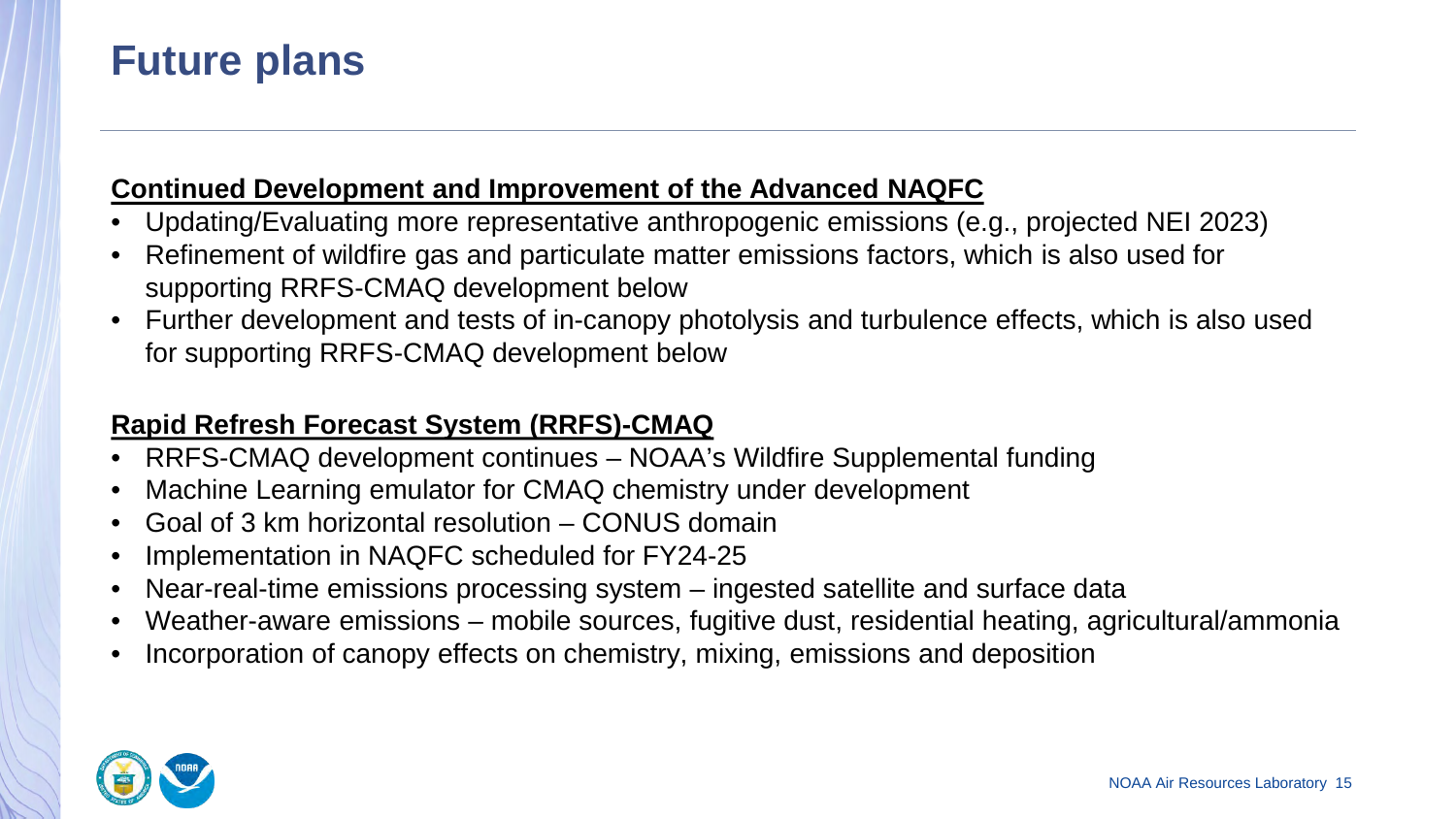# **Detailed List of NAQFC-Related Publications 2016-2021**

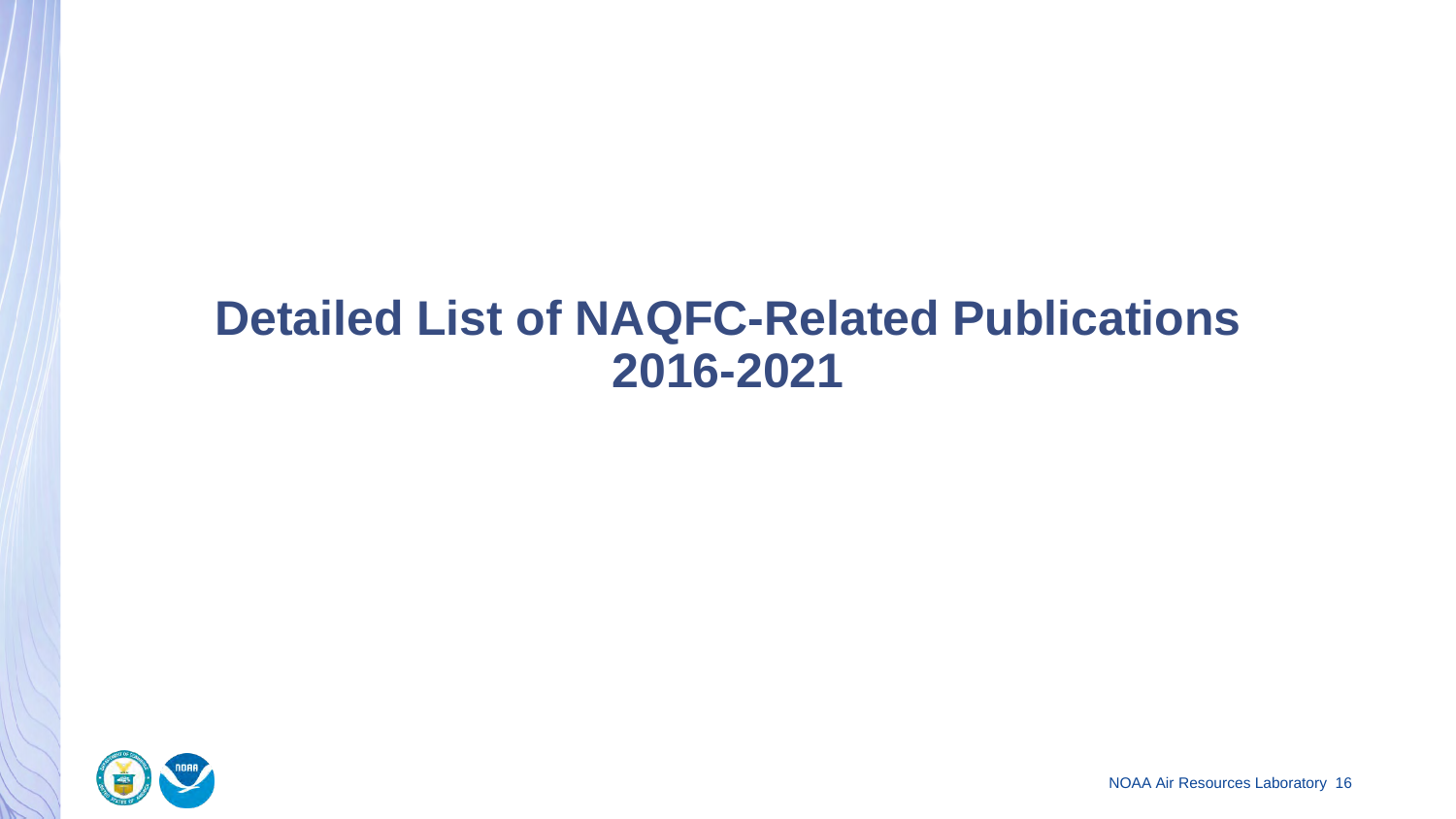#### **NAQFC Related Publications (Total = 34)**

#### *2021*

- Campbell, P. C., Y. Tang, P. Lee, B. Baker, D. Tong, R. Saylor, A. Stein, J. Huang, H.-C. Huang, J. McQueen, I. Stajner, J. Sims, J. Tirado-Delgado, Y. Jung, F. Yang, T. Spero, and R. Gilliam (2021). Development and evaluation of an advanced National Air Quality Forecast Capability using the NOAA Global Forecast System version 16. **Geoscientific Model Development**[, under review. https://doi.org/10.5194/gmd-](https://doi.org/10.5194/gmd-2021-316)2021-316.
- Campbell, P. C., et al., (2021). Impacts of the COVID-19 Economic Slowdown on Ozone Pollution in the U.S. Atmospheric Environment, https://doi.org/10.1016/j.atmosenv.2021.118713.
- Ma, S., D. Tong, L. Lamsal, J. Wang, Y. Tang, R. Saylor, T. Chai, P. Lee, P. C. Campbell, B. Baker, S. Kondragunta, L. Judd, and I. Stajner (2021). Improving predictability of high ozone episodes through dynamic boundary conditions, emission refresh and chemical data assimilation during the Long Island Sound Tropospheric Ozone Study (LISTOS) field campaign. Atmospheric Chemistry and Physics, in press.
- Tang, Y., Bian, B., Tao, Z. Oman, L. D., Tong, D., Lee, P., Campbell, P. C., Baker, B., Lu, C.-H., Pan, L., Wang, J., McQueen, J., Stajner, I., (2021). Comparison of chemical lateral boundary conditions for air quality predictions over the contiguous united states during pollutant intrusion events, Atmospheric Chemistry and Physics, https://doi.org/10.5194/acp-21-2527-2021.

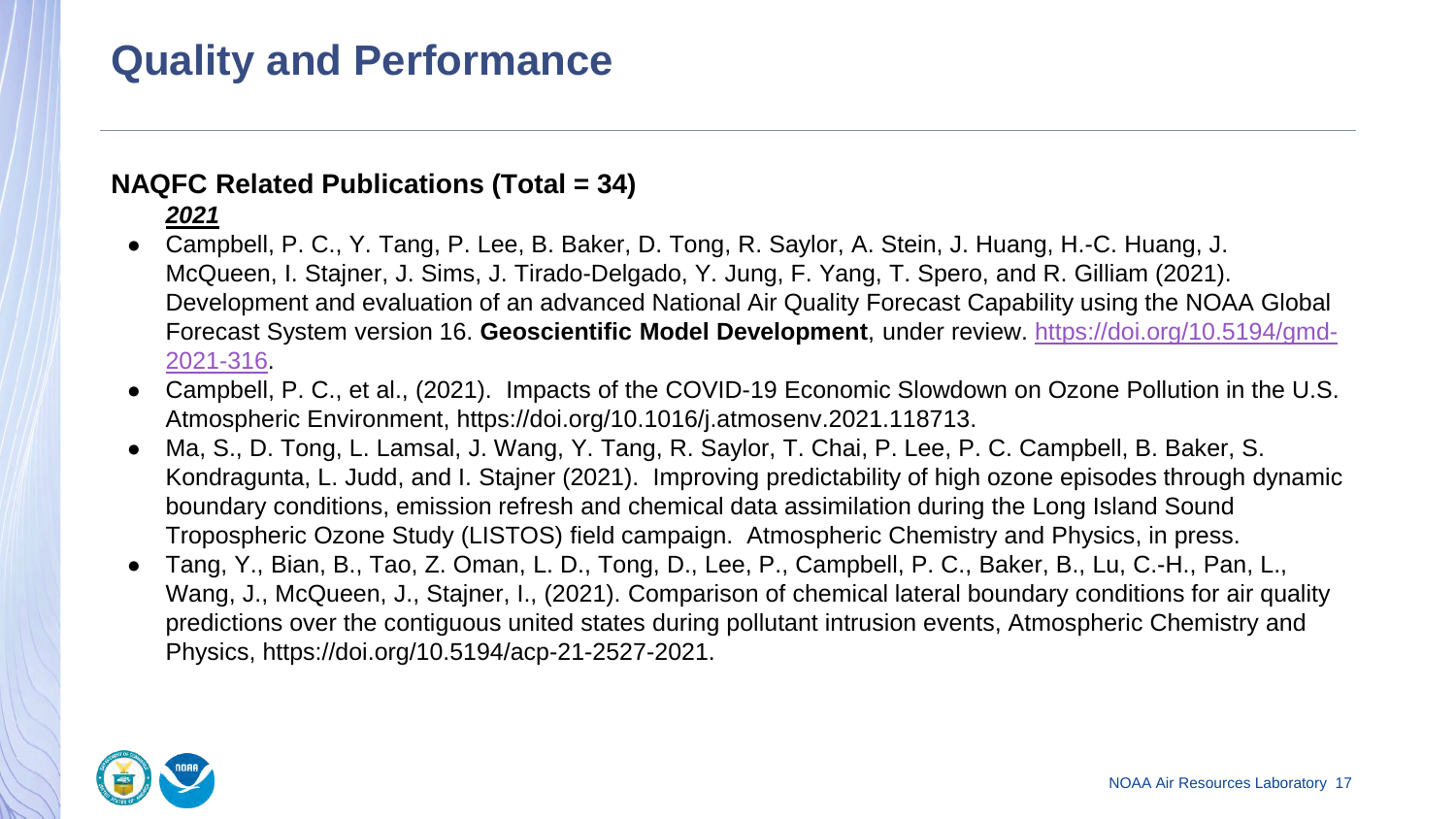#### **NAQFC Related Publications (continued)**

#### *2020*

- Chen, X., Y. Zhang, K. Wang, D. Q. Tong, P. Lee, Y. Tang, J. Huang, P. C. Campbell, J. T. McQueen, H. O. T. Pye, B. N. Murphy, D. Kang. 2020. Evaluation of the offline-coupled GFSv15-FV3-CMAQv5.0.2 in support of the next-generation National Air Quality Forecast Capability over the contiguous United States. Geoscientific Model Development, Preprint. https://doi.org/10.5194/gmd-2020-272.
- He, H., Liang, X.-Z., Sun, C., Tao, Z., and Tong, D. Q.: The long-term trend and production sensitivity change in the US ozone pollution from observations and model simulations, Atmos. Chem. Phys., 20, 3191–3208, https://doi.org/10.5194/acp-20-3191-2020, 2020.
- Kim, H. C., Kim, S., Lee, S-H, Kim, B-U, Lee, P. (2020). Fine-scale columnar and surface NOx concentrations over South Korea: Comparison of surface monitors, TROPOMI, CMAQ and CAPSS inventory. Atmosphere 2020, 11(1), 101; https://doi.org/10.3390/atmos11010101
- Lee, P., Tong, D., et. al. World Meteorological Organization, Training Materials and Best Practices for Chemical Weather/Air Quality Forecasting, ETR-26; 2020. https://library.wmo.int/doc\_num.php?explnum\_id=10439
- Li, Y., Tong, D. Q., Ngan, F., Cohen, M. D., Stein, A. F., Kondragunta, S., et al. (2020). Ensemble PM2.5 forecasting during the 2018 Camp Fire event using the HYSPLIT transport and dispersion model. Journal of Geophysical Research: Atmospheres, 125, e2020JD032768. https://doi.org/10.1029/2020JD032768

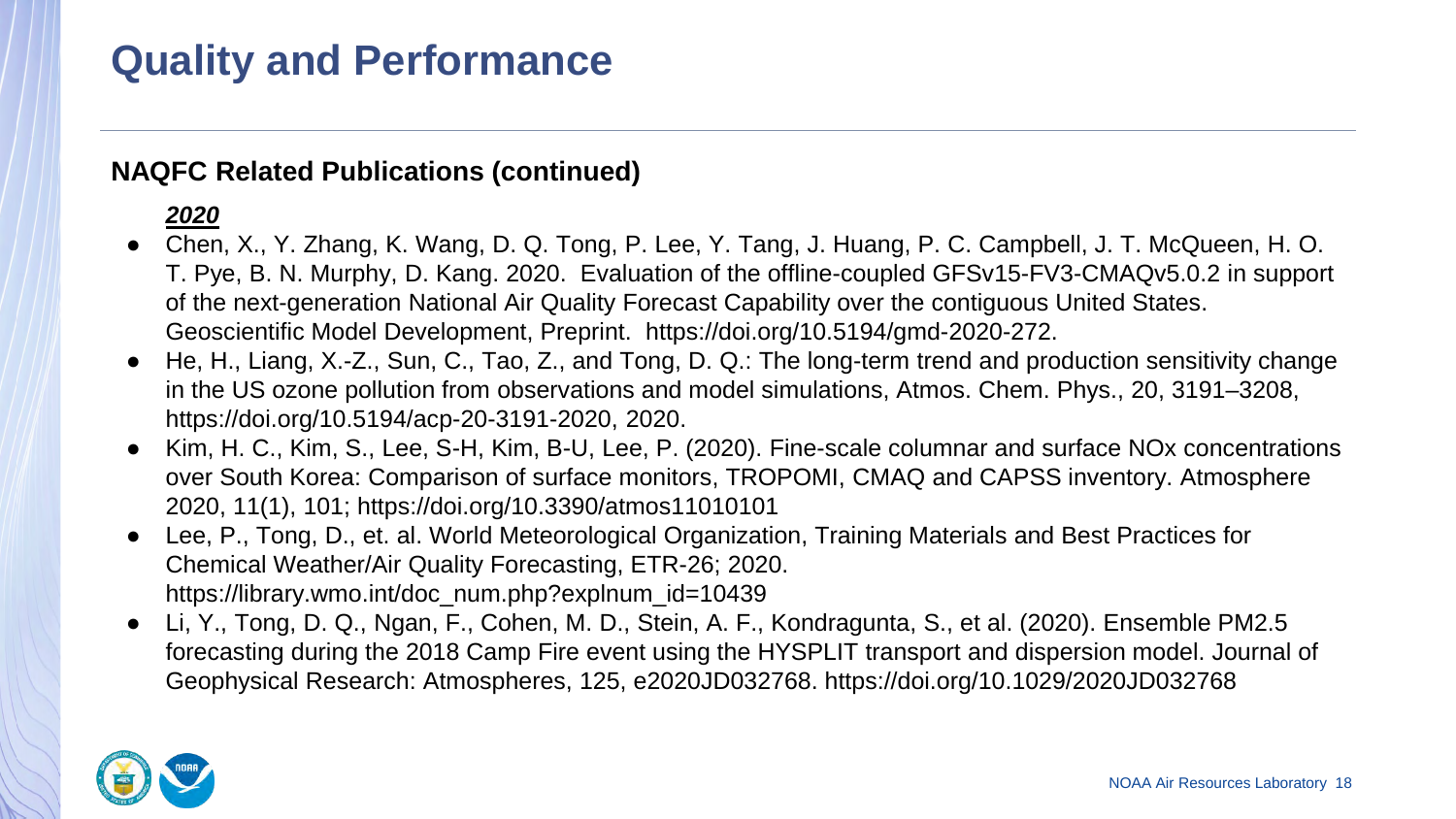#### **NAQFC Related Publications (continued)**

- Pan, L., Kim, H.C, Lee, P., Saylor, R., Tang, Y., Tong, D., Baker, B., Kondragunta, S., Xu, C., Ruminski, M. G., Chen, W., Mcqueen, J., and Stajner, I.: Evaluating a fire smoke simulation algorithm in the National Air Quality Forecast Capability (NAQFC) by using multiple observation data sets during the Southeast Nexus (SENEX) field campaign, Geosci. Model Dev., 13, 2169–2184, https://doi.org/10.5194/gmd-13-2169-2020, 2020.
- Tang, Y., Tong, D. Q., Yang, K., Lee, P., Baker, B., Crawford, A., Luke, W., Stein, A., Campbell, P. C., Ring, A., Flynn, J., Wang, Y., McQueen, J., Pan, L., Huang, J., and Stajner, I.: Air quality impacts of the 2018 Mt. Kilauea volcano eruption in Hawaii: A regional chemical transport model study with satellite-constrained emissions, Atmos. Environ., 227, 117648, https://doi.org/10.1016/j.atmosenv.2020.117648, 2020. *2019*
- Battye, W. H., Bray, C. D., Aneja, V. P., Tong, D., Lee, P., Tang, Y. (2019) Evaluating Ammonia (NH3) Predictions in the NOAA NAQFC for Eastern North Carolina Using Ground Level and Satellite Measurements. JGR Atmospheres, 124(14), 8242-8259, https://doi.org/10.1029/2018JD029990
- Dreessen, J., Orozco, D., Boyle, J., Szymborski, J., Lee, P., Flores, A., Sakai, R. K. (2019). Observed Ozone over the Chesapeake Bay Land-Water Interface: The Hart-Miller Island Pilot Project, Journal of the Air & Waste Management Association, 69(11), 1312-1330, https://doi.org/10.1080/10962247.2019.1668497
- Kumar, R., Delle Monache, L., Bresch, J., Saide, P., Tang, Y., Liu, Z., da Silva, A., Alessandrini, S., Pfster, G., Edwards, D., Lee, P., Djalalove, I. (2019). Toward Improving Short-Term Predictions of Fine Particulate Matter Over the United States Via Assimilation of Satellite Aerosol Optical Depth Retrievals. JGR

[Atmo](http://www.noaa.gov/)spheres, 124(5), 2753-2773, https://doi.org/10.1029/2018JD029009

NOAA Air Resources Laboratory 19

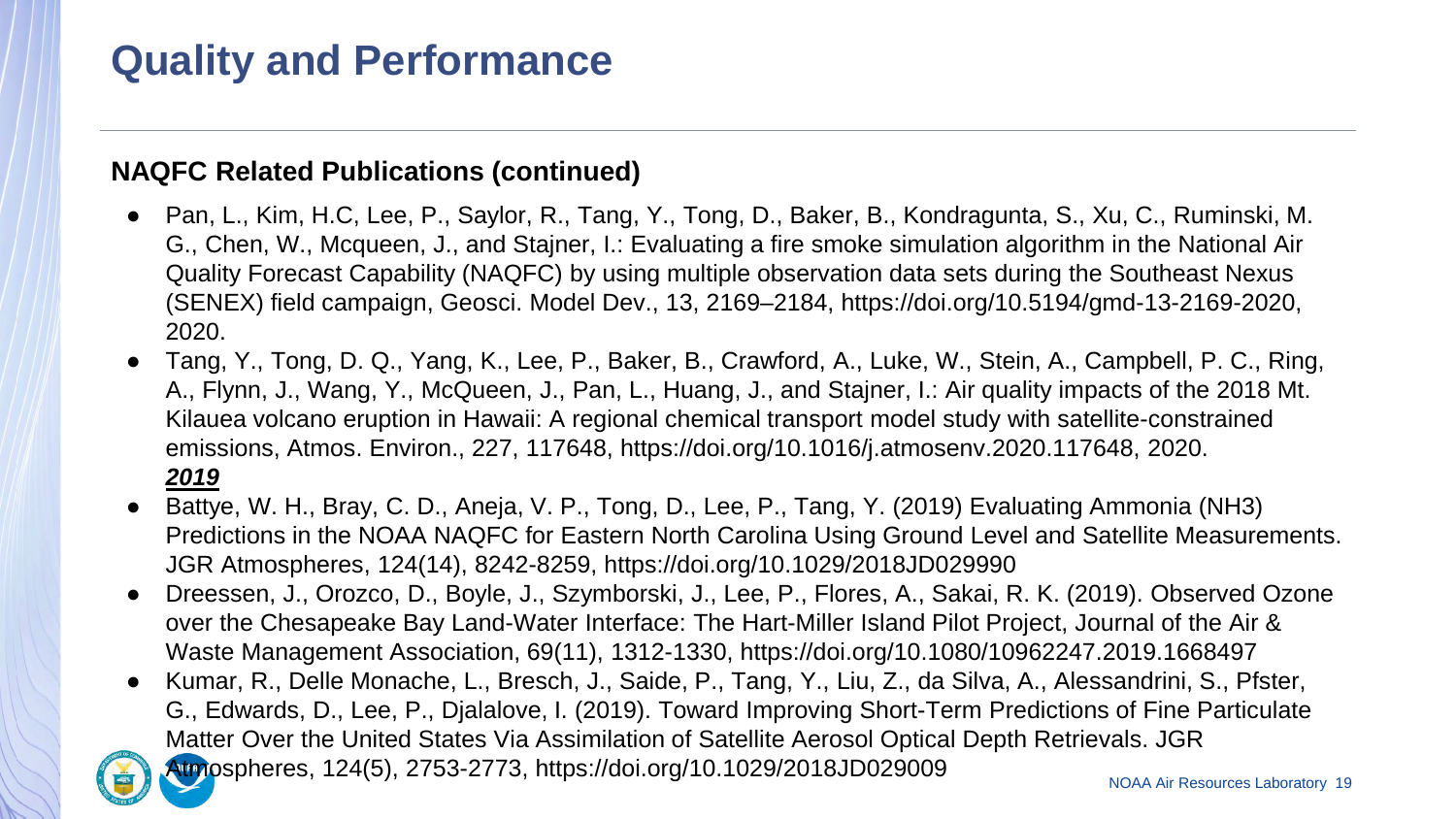#### **NAQFC Related Publications (continued)**

- Saylor, R. D.; Baker, B. D.; Lee, P.; Tong, D.; Pan, L.; and Hicks, B. B. (2019). The particle dry deposition component of total deposition from air quality models: right, wrong or uncertain? Tellus B: Chemical and Physical Meteorology, 71(1), 1-22, https://doi.org/10.1080/16000889.2018.1550324
- Walker, J.T., G. Beachley, H.M. Amos, J.S. Baron, J. Bash, R. Baumgardner, M.D. Bell, et al. (2019). Toward the improvement of total nitrogen deposition budgets in the United States Sci. Total Environ., 691, pp. 1328- 1352, 10.1016/j.scitotenv.2019.07.058 *2018*
- Bray, Casey D.; Battye, William; Aneja, Viney P.; Tong, Daniel Q.; Lee, Pius; Tang, Youhua (2018). Ammonia emissions from biomass burning in the continental United States. Atmospheric Environment, 187, 50-61. https://doi.org/10.1016/j.atmosenv.2018.05.052
- Geng, Guannan; Murray, Nancy L.; Tong, Daniel; Fu, Joshua S.; Hu, Xuefei; Lee, Pius; Meng, Xia; Chang, Howard H.; Liu, Yang (2018). Satellite‐Based Daily PM2.5 Estimates During Fire Seasons in Colorado. JGR: Atmospheres, 123: 8159-8171. https://doi.org/10.1029/2018JD028573
- Kim, H. C.; Lee, S.-M.; Chai, T.; Ngan, F.; Pan, L.; Lee, P. A Conservative Downscaling of Satellite-Detected Chemical Compositions: NO2 Column Densities of OMI, GOME-2, and CMAQ (2018). Remote Sens. 10, 1001. https://doi.org/10.3390/rs10071001
- Lee, P.; Saylor, R.; and McQueen, J. (2018). Air Quality monitoring and forecasting. Atmosphere, 9(3), 89. https://doi.org/10.3390/atmos9030089

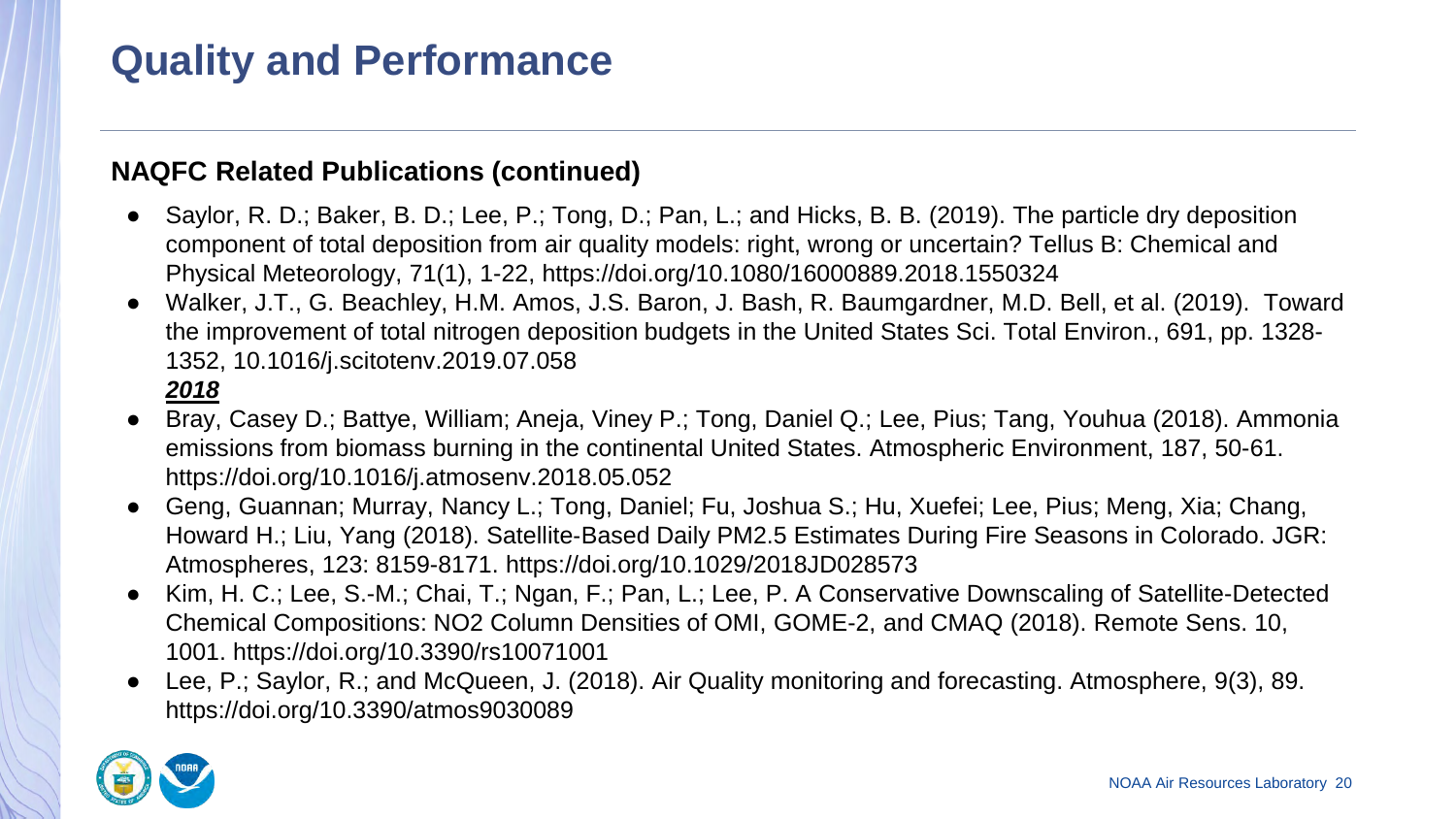#### **NAQFC Related Publications (continued)**

- McNider, Richard T.; Pour-Biazar, Arastoo; Doty, Kevin; White, Andrew; Wu, Yuling; Qin, Momei; Hu, Yongtao; Odman, Talat; Cleary, Patricia; Knipping, Eladio; Dornblaser, Bright; Lee, Pius; Hain, Christopher; and McKeen, Stuart (2018). Examination of the Physical Atmosphere in the Great Lakes Region and its Potential Impact on Air Quality - Over-Water Stability and Satellite Assimilation. Journal of Applied Meteorology and Climatology. https://doi.org/10.1175/JAMC-D- 17-0355.1 *2017*
- Bray, C. D., W. Battye, V.P. Aneja, D. Tong, P. Lee, Y. Tang, and J.B. Nowak (2017). Evaluating ammonia (NH 3) predictions in the NOAA National Air Quality Forecast Capability (NAQFC) using in-situ aircraft and satellite measurements from the CalNex2010 campaign. Atmospheric Environment. 163, 65-76 https://doi.org/10.1016/j.atmosenv.2017.05.032
- Chai T., H.C. Kim, Li Pan, P. Lee, and D. Tong (2017). Impact of Moderate Resolution Imaging Spectroradiometer (MODIS) aerosol optical depth (AOD) and AirNow PM2.5 assimilation on Community Multi-scale Air Quality (CMAQ) aerosol predictions over the contiguous United States, Journal of Geophysical Research Letters, 122; 5399–5415. doi:10.1002/2016JD026295
- Hong, C., Zhang, Q., Zhang, Y., Tang, Y., Tong, D., & He, K. (2017). Multi-year downscaling application of two-way coupled WRF v3. 4 and CMAQ v5. 0.2 over east Asia for regional climate and air quality modeling: model evaluation and aerosol direct effects. Geoscientific Model Development, 10(6), 2447.

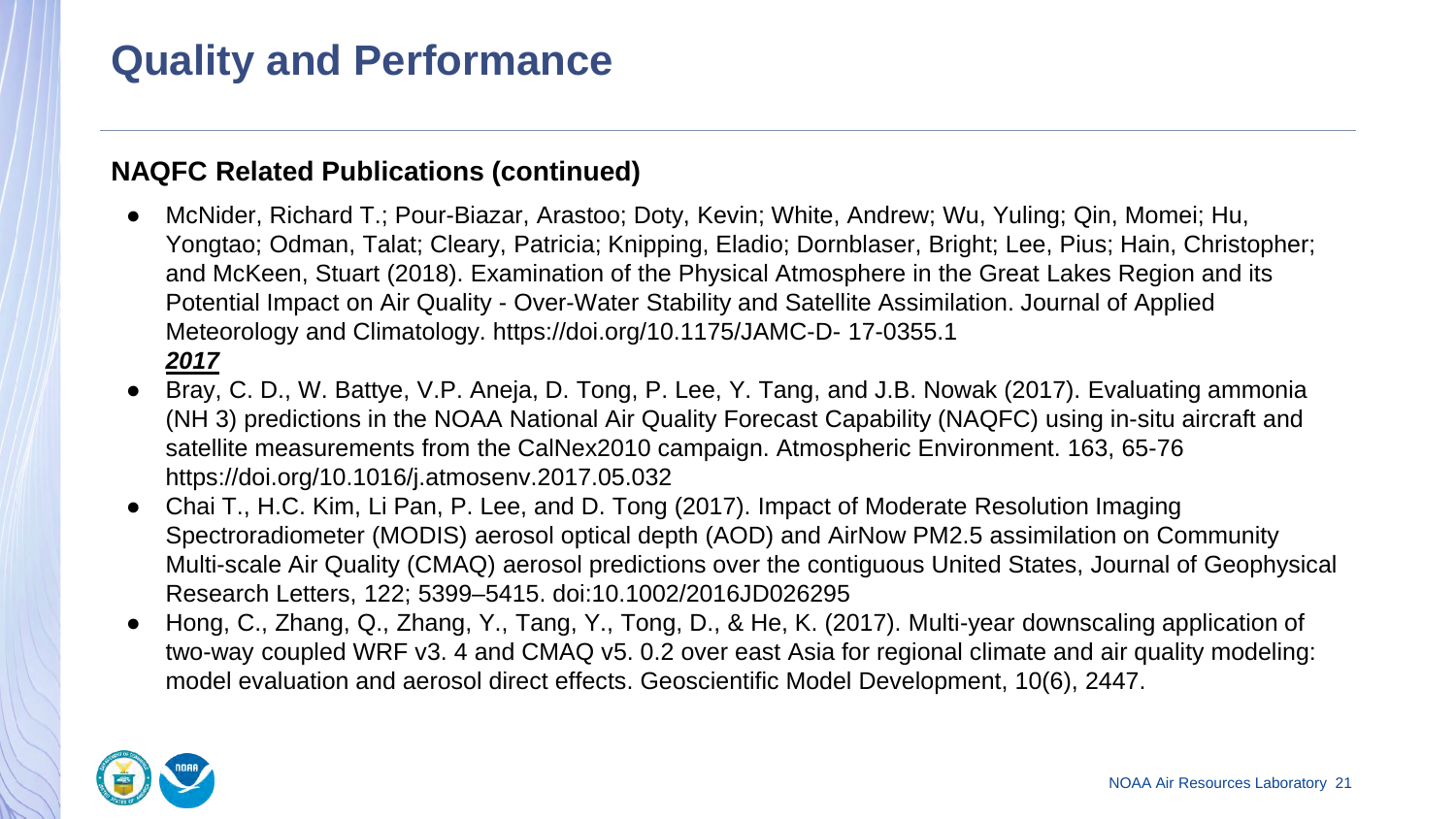#### **NAQFC Related Publications (continued)**

- Huang, J., J. McQueen, J. Wilczak, I. Djalalova, I. Stajner, P. Shafran, D. Allured, P. Lee, L. Pan, D. Tong, H. Huang, G. DiMego, S. Upadhayay, and L. Delle Monache, 2017: Improving NOAA NAQFC PM2.5 Predictions with a Bias Correction Approach. Wea. Forecasting, 32, 407–421, https://doi.org/10.1175/WAF-D-16-0118.1
- Lee, Pius, J. McQueen, I. Stajner, J. Huang, L. Pan, D. Tong, H. Kim, Y. Tang, S. Kondragunta, M. Ruminski, S. Lu, E. Rogers, R. Saylor, P. Shafran, H.-C. Huang, J. Gorline, S. Upadhayay, and R. Artz (2017). NAQFC developmental forecast guidance for fine particulate matter (PM2.5), Weather and Forecasting, Volume 32, Issue 1, 343–360, http://dx.doi.org/10.1175/WAF-D-15-0163.1
- Lee, Pius, Jeffery McQueen, Ivanka Stajner, Jianping Huang, Li Pan, Daniel Tong, Hyuncheol Kim, Youhua Tang, Shobha Kondragunta, Mark Ruminski, Sarah Lu, Eric Rogers, Rick Saylor, Perry Shafran, Ho-Chun Huang, Jerry Gorline, Sikchya Upadhayay, and Richard Artz (2017). NAQFC developmental forecast guidance for fine particulate matter (PM2.5), Weather and Forecasting, Volume 32, Issue 1, 343–360, <http://dx.doi.org/10.1175/WAF-D-15-0163.1>
- Tang, Y., M. Pagowski, T. Chai, L. Pan, P. Lee, B. Baker, R. Kumar, L. Delle Monache, D. Tong, and H. Kim (2017). A Case Study of Aerosol Data Assimilation with the Community Multi-Scale Air Quality Model over the Contiguous United States using 3D-Var and Optimal Interpolation Methods, Geosci. Model Dev., 10, 4743- 4758. <https://doi.org/10.5194/gmd-10-4743-2017>
- Tong, D. Q., J.X. Wang, T.E. Gill, H. Lei, and B. Wang (2017). Intensified dust storm activity and Valley fever infection in the southwestern United States. Geophysical Research Letters, 44(9), 4304-4312. doi:10.1002/2017GL073524